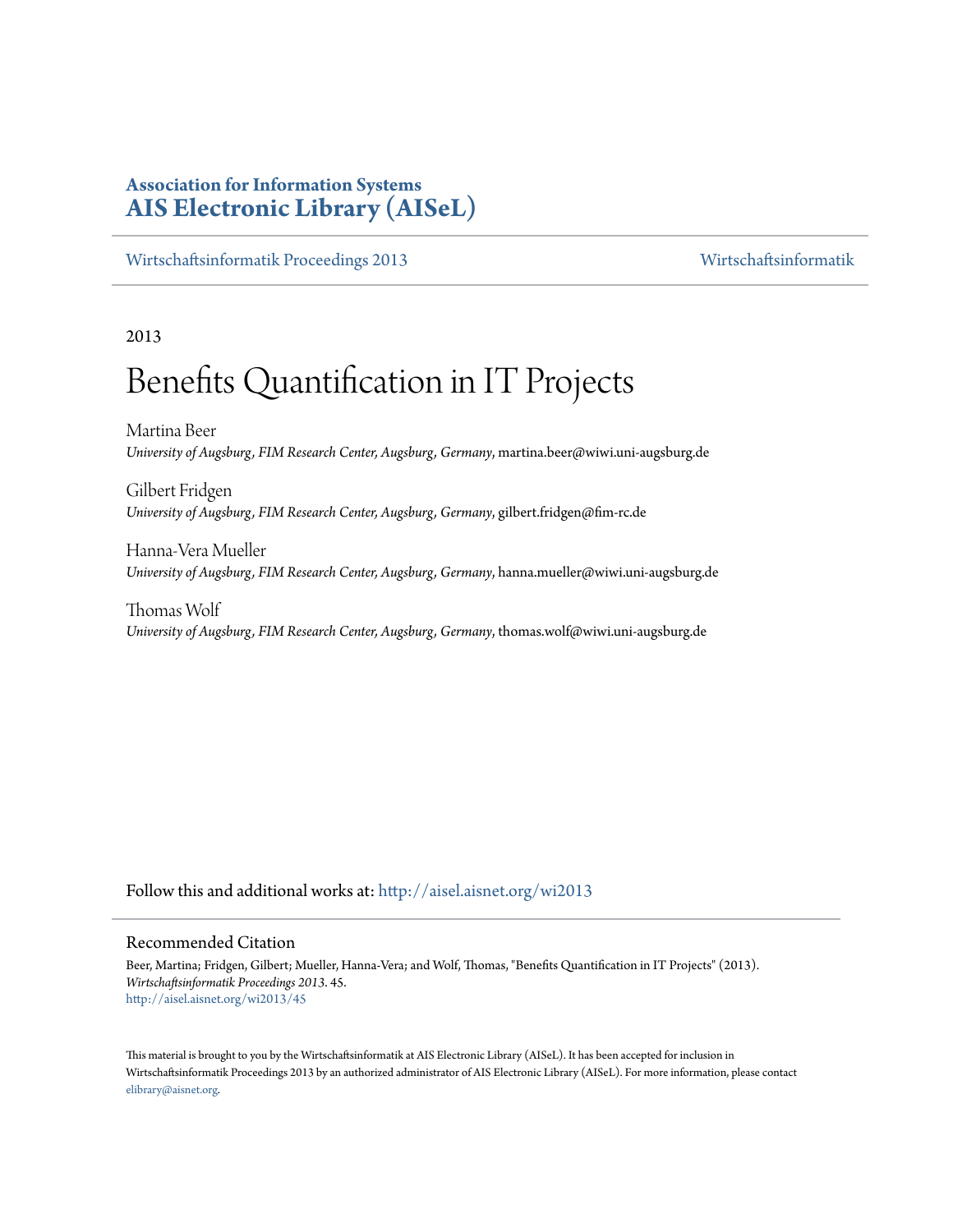# **Benefits Quantification in IT Projects**

Martina Beer, Gilbert Fridgen, Hanna-Vera Mueller, and Thomas Wolf

University of Augsburg, FIM Research Center, Augsburg, Germany {martina.beer,gilbert.fridgen,hanna.mueller,thomas.wolf}@wiwi.uniaugsburg.de

**Abstract.** The probability of IT project failures can be mitigated more successfully when discovered early. To support an early detection, transparency regarding a project's cash flows shall be increased. Therefore, an appropriate analysis and calculation of a project's costs, benefits, risks and interdependencies is inevitable. Until today, however, a method that appropriately considers these factors when estimating the ex ante project business case does not yet exist. Using the Action Design Research approach, we designed, applied and tested a practicable and integrated method of determining the monetary value of IT projects to generate generalized insights to benefits management. This method was conjointly developed by practice and academia, to ensure practical applicability while upholding scientific rigor. Furthermore, to support understandability of the method, we provide an application example.

**Keywords:** Benefits Quantification, Value Assurance, Business Value of IT, Quantitative Method, Action Design Research

# **1 Motivation**

Companies continuously increased their IT investments over the last decades. According to Gartner [10] this trend is about to continue. In this context, especially the number and complexity of large IT projects is growing. The complexity is intensified by dependencies within one or between different projects and processes and is boosted even further by the growing number of large projects. Another important influence is the rising uncertainty in an increasingly dynamic project management environment.

Flyvbjerg and Budzier found that one out of six IT projects causes budget deficits of 200% on average [7]. In several cases this can even threaten the existence of the assigning company. Amongst others, reasons for the failure are IT specific risks concerning project evaluation, like for example misjudgment of user acceptance or changing security requirements of the new system. Another reason is the lack of recognition of different kinds of interdependencies [23]. However, according to Flyvbjerg and Budzier [7], the continuous measurement and controlling of expected projects benefits seems to be positively related to IT project success. Whereas project costs are already measured elaborately by several practicable methods like the Constructive Cost Model of Boehm [6], corresponding methods concerning the manage-

11<sup>th</sup> International Conference on Wirtschaftsinformatik,

 $27<sup>th</sup>$  February – 01<sup>st</sup> March 2013, Leipzig, Germany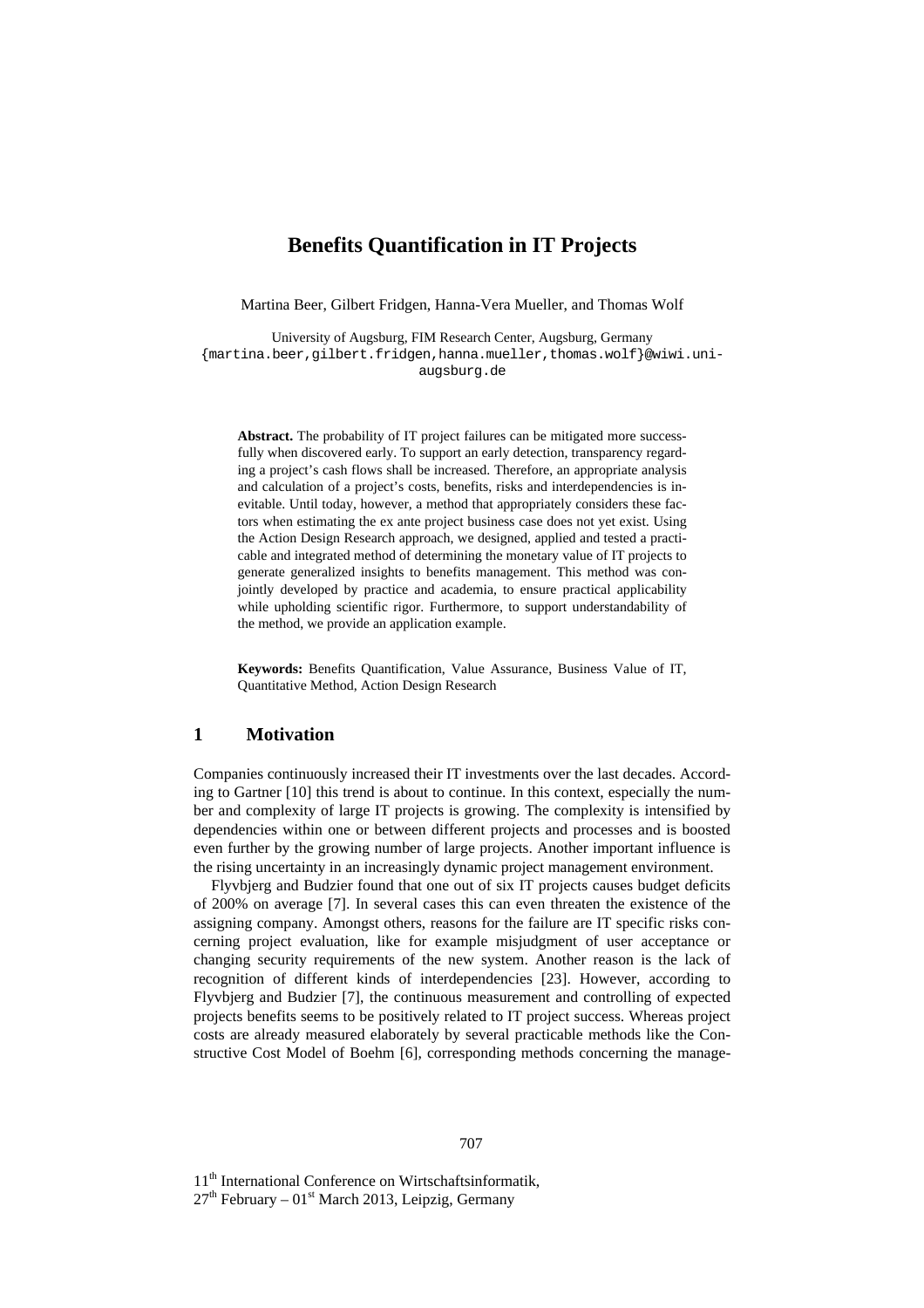ment of an IT project's benefits just barely exist. Usually, that is because benefits of a project can oftentimes just hardly be quantified or transformed into monetary values. Moreover, in most cases benefits are not realized until a project has been completed. Therefore, the quantification of benefits in practice is mostly conducted using qualitative and rarely quantitative but especially no monetary procedures. In this challenging context, practice demands for an approach incorporating costs, benefits, risks, and interdependencies. The use of such an integrated approach, which can be embedded in a continuous project controlling to compare the monetary results over time, enables a company to detect relevant deviations from target goals. Based on that, corresponding control measures can be taken, which reveal the need and allow for corrective actions to reduce the probability of IT project failure.

Therefore, the objective of this paper is to introduce an integrated method, which considers costs, benefits, risks, and interdependencies and is, beyond that, easily applicable in practice. For the development of this method, we decided to use an Action Design Research (ADR) approach [18]. Specific for this research approach is the simultaneous development and the evaluation of an (IT) artifact, which is done in mutual cooperation between practitioners and researchers. Due to the need of companies to evaluate IT projects more holistically and the lack of methods being available and applicable in practice, one of the world's leading strategy consulting companies (in the following referred to as CC) pointed out their need for a methodically sound as well as easy to use method of benefit quantification for IT projects. Therefore, the Research Center Finance & Information Management (FIM), developed an approach to benefits management collaboratively, gathering feedback from practice regarding efficacy and applicability of the method on a regular basis and upholding scientific rigor. Furthermore, we tested the developed method at an industrial client, namely a multinational manufacturing company (in the following referred to as MC), who used the method to evaluate benefits of multiple mobile app development projects. The valuable feedback of both business partners, CC as well as MC, gave us the opportunity to satisfy the criteria of an Action Design Research process and to develop an artifact which fulfills the requirements of all stakeholders from business practice and science.

Figure 1 shows the ADR approach based on the depiction in Sein et al. [18], adjusted to our specific project setting.



**Fig. 1.** Building, Intervention and Evaluation Scheme in ADR (cf. Sein et al. [18])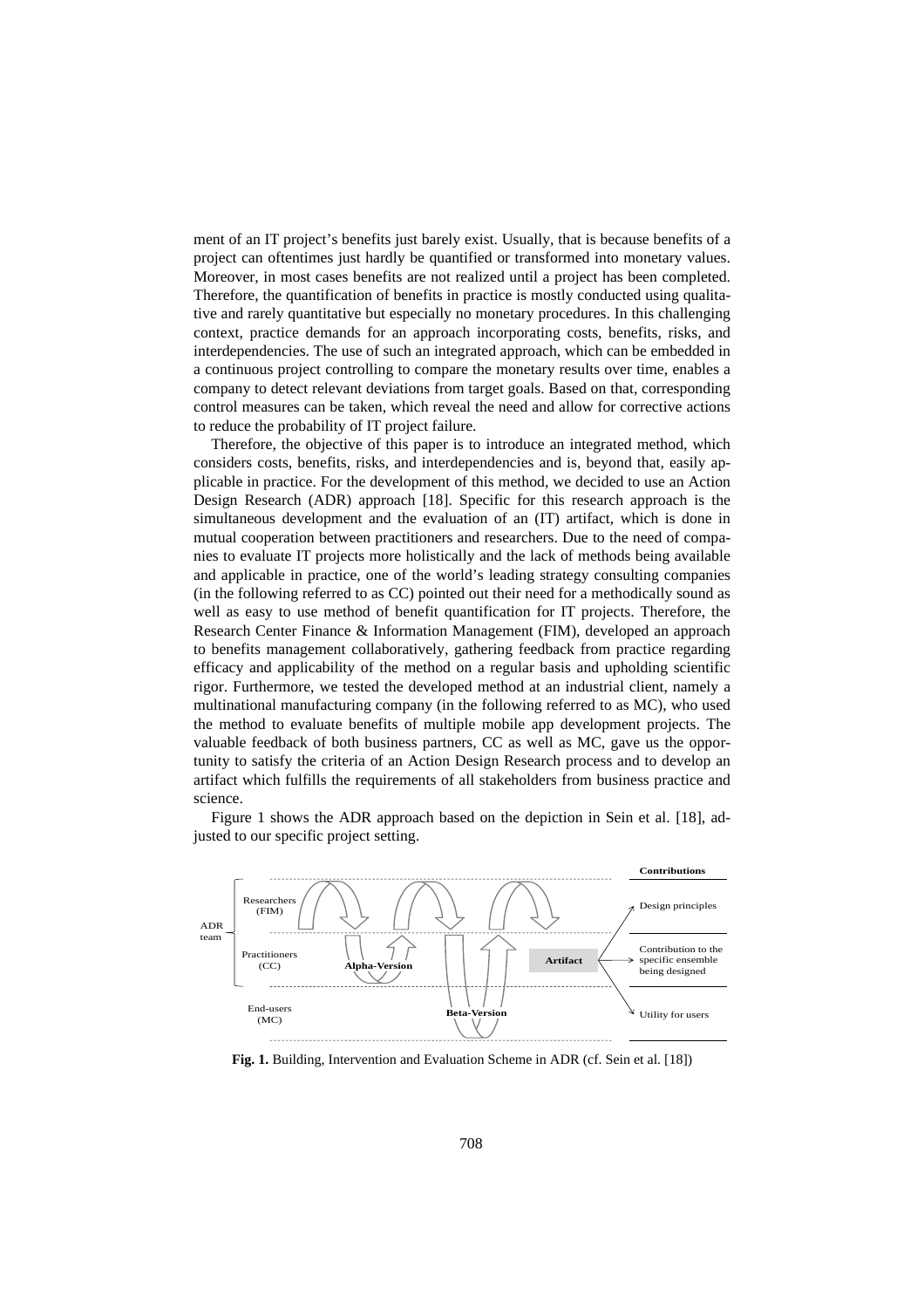Since the objective of ADR is to generate prescriptive design knowledge by developing and evaluating an artifact<sup>1</sup> in cooperation with business partners, it seems to be the most suitable research method for this topic. The ADR approach is divided into four stages: at the first stage, which is called *Problem Formulation* (cf. section 2), the research problem is motivated by input from science and practice, i.e. the need for benefits management as indicated by our business partners, combined with the lack of corresponding approaches in science. At the second stage *Building, Intervention and Evaluation* (cf. section 2), the initial artifact is designed, evaluated and improved at the same time by its application through practitioners (Alpha-Version loop) and endusers (Beta-Version loop). *Reflection and Learning* representing stage three of the ADR approach matches the first two stages and has the objective, to reflect and increase the understanding of the artifact. In our case, learning and reflection are represented by the feedback of the practitioner and end-user, and can be found in section 3 and in the application example given in section 4. In the last stage *Formalization of Learning* (cf. section 5) the artifact should be further improved for more generalized concepts, called design principles.

# **2 Problem Formulation**

j

As described above, existing approaches to benefits management oftentimes account for qualitative factors, only. Some models establish quantification of benefits and sometimes also risks, but not on a monetary basis. In the following, we shortly present existing approaches to benefits management like they can be found via a thorough analysis of IT project management literature. Since the scope of this paper is specifically on quantitative methods for IT project valuation, we focused on these kinds of approaches, although we are aware that lots of publications are heading in the direction of benefits management more generally.

The scoring model [24] firstly identifies all relevant evaluation criteria of a specific project. These criteria are weighted by assigning specific scores. The scores indicate different levels of importance for decision-makers. Subsequently, a user value is calculated by multiplying the criteria by the corresponding weighting and aggregating them to an overall value. This allows for a comparison of the different alternatives. In the WARS-Model<sup>2</sup> [15] estimated benefits and costs are subdivided into three categories according to their tangibility. Each category is allocated with three levels of realization probabilities resulting in separate matrices for benefits and costs. Uncertainty is pictured via the classification into risk stages, representing the optimism or pessimism of a decision-maker. To evaluate projects more quantitatively, Schumann [17] intro-

 $1$  According to Sein et al. [18], the artifact is a piece of hardware and/or software and hence is referred to as IT artifact. Although, we also implemented an IT driven tool for the management of benefits, we focus on the methodical approach which has been developed in this paper.

<sup>&</sup>lt;sup>2</sup> Economic Efficiency Analysis with Risk Categories (original term in German: Wirtschaftlichkeitsanalyse mit Risikostufen)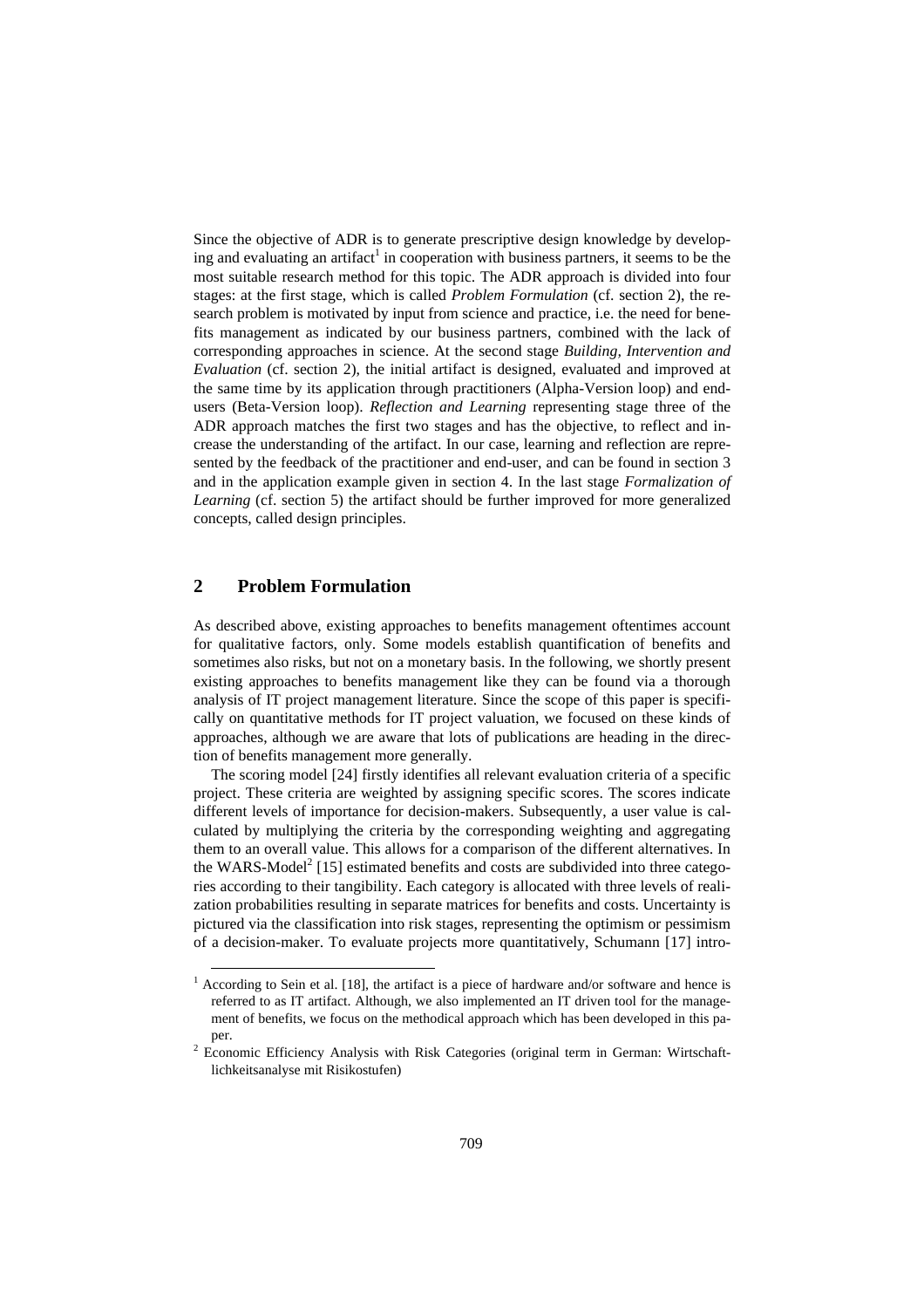duces a method based on functional chains, taking benefits up to the level of monetary values by focusing on the consequences of their effects. In this process, benefits are consolidated to categories or allocated to different company levels. Andresen et al. [1] developed a framework to categorize benefits by efficiency, effectiveness and performance. In this context 'efficiency' is calculated as risk-weighted monetary, 'effectiveness' as risk-weighted quantitative but non-monetary, and 'performance' just as a qualitative value with a specific probability of occurrence. Another approach to evaluate IT investments, which is described by Van Grembergen and De Haes [20], is the Balanced Scorecard. In this approach the relations of cause and effect of qualitative and quantitative key figures are described. Two general types of key figures are distinguished: performance drivers and output figures. To evaluate a project, the degree of target achievement is measured for each key figure. For an ex ante evaluation of IT investments Walter and Spitta  $[22]$  use the SMART-Model<sup>3</sup>. Though, the course of action of this model is in analogy to other scoring models, it additionally gives instructions for the application.

All approaches illustrated above consider benefits and risks to a different extent. However, to the best of our knowledge there exists no integrated approach, fulfilling all of the following requirements:

- Benefits of an IT project have to be considered monetarily.
- The risk associated with a project's benefits has to be considered monetarily.
- When assessing risk, dependencies between benefits have to be considered.
- The approach has to be practically applicable requiring a low level of additional overhead.

The requirement of practical applicability leads us to the adoption of several measures concerning the operationalization of our approach. We developed these measures on the basis of the feedback of our two collaborating business partners, CC and MC. In the following we outline these measures as we derive our model.

# **3 Model: Monetary Quantification of IT Projects**

As mentioned earlier, in today's IT projects a wide range of project evaluation methods are already implemented successfully. Some of them have a strong emphasis on costs, like for example the Constructive Cost Model or Function Point Method [14]. To provide a more integrated evaluation method, as a first step, we focus on benefits of IT projects considering costs but without examining them in detail. In accordance with our business partners, we consequently agreed to the following simplifying assumption:

*Assumption 1*: A project's costs C are deterministic and known in advance.

-

<sup>&</sup>lt;sup>3</sup> Simple Multi-Attribute Rating Technique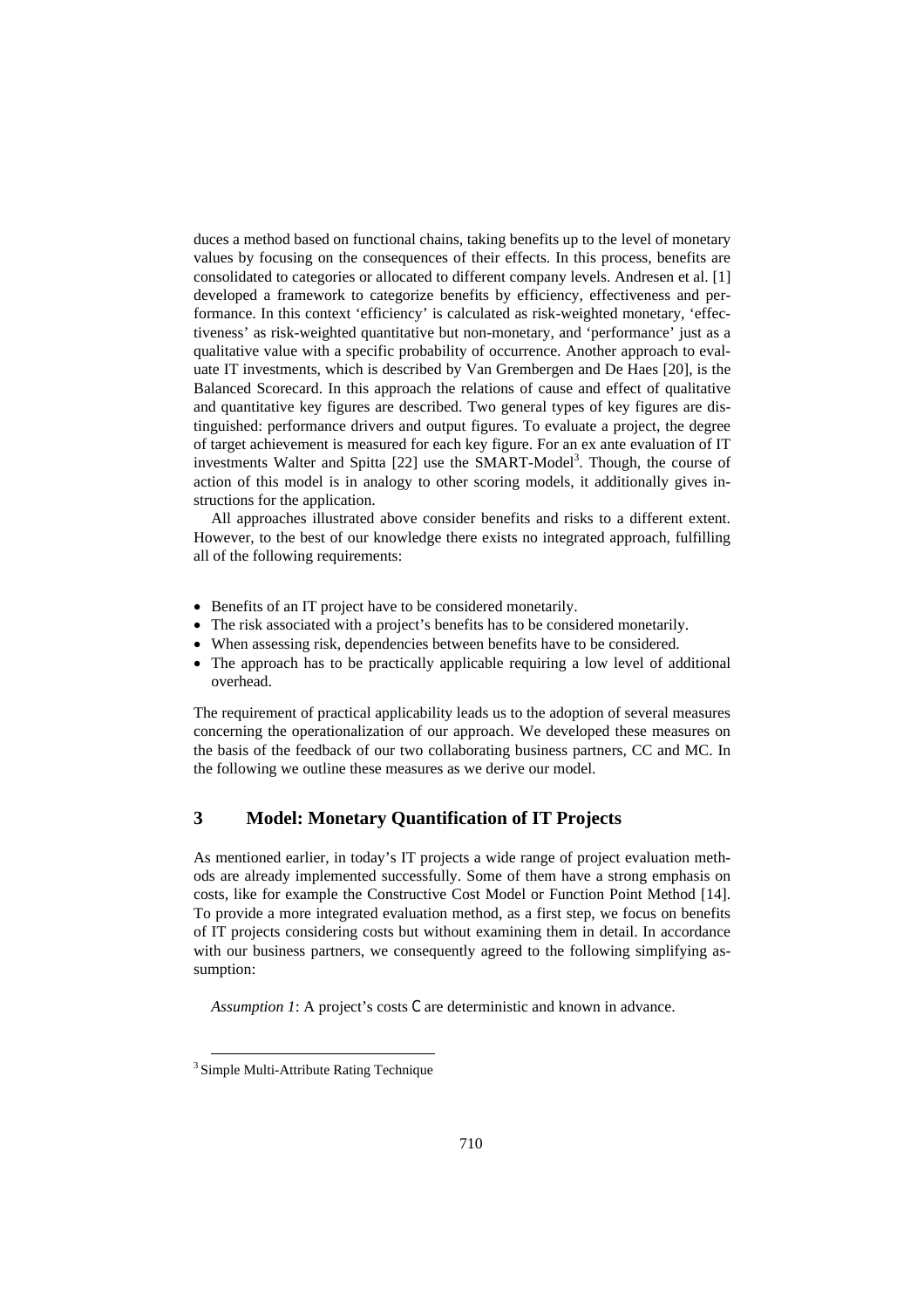Hence, we focus on the accurate identification and evaluation of all relevant benefits of an IT project. In this context a benefit is considered to be either based on a direct or indirect reduction of payouts or on increased revenues. The consideration of nondeterministic costs within our model is subject to further research. Before we are able to derive an overall integrated project value, we first assess each benefit separately regarding monetary contribution and risks.

#### **3.1 Assessment of a Single Benefit**

There are quantitative and qualitative benefits of IT projects. Quantitative benefits can directly be measured whereas qualitative benefits are difficult to transform into monetary units [22]. To overcome these difficulties and to ensure the mathematical rigor of our method we chose a cash-flow based approach considering deterministic costs and including benefits as random variables. For a rigor application of our model, benefits need to be assigned without overlaps. In coordination with our business partner CC in the Alpha-Version-loop of the ADR approach, we first assign each benefit to an area in which it occurs, like for example the area of customers or employees, in order to grasp the benefits more holistically and identify possible overlaps.

To estimate the approximate monetary value of the respective benefit, we assume that each benefit can be assessed by a monetarization rule. These monetarization rules can finally be transferred into equations. Exemplarily, the benefit *cost savings through reduction of training times*, is assigned to the area *employees*. The monetarization rule states *increased productivity through shortened training times*. Finally the equation  $c_T^* \Delta n_T + c_E^* \Delta n_E$  can be derived, whereas  $c_T$  represents the hourly rate of a trainer T,  $\Delta n_T$  the number of overall saved trainer-hours,  $c_E$  the hourly rate of an employee E and  $\Delta n_E$  the number of overall saved training-hours for employees. However, this monetarization rule is just a means of support to raise the decisionmaker`s awareness for the variables influencing the specific benefit. The indicated exactness of the calculated value is misleading, as benefits bear uncertainty and risk which has not yet been considered in the quantification.

At this point we received feedback from our collaborative business partner CC, that the estimation of exact parameters for a specific benefit is hardly possible for project staff. However, market-driven parameters indicate that benefits mostly are normally distributed. Based on this input we made the following assumption:

*Assumption 2*: The monetary values of benefits are uncertain and can be considered as normally distributed random variables  $\tilde{b}_i \sim N(\mu_i, \sigma_i)$ .

The simplifying assumption of a normal distribution for benefits is justifiable, since benefits depend on market risks and others, which can cause positive and negative deviations. At the same time a normal distribution is mathematically easy to use and allows for an analytical calculation of our objective function as can be seen in section 3.3.

In a first attempt, we tried to directly retrieve the distributional parameters from the decision-makers. Though, CC argued that this approach is not feasible in practice,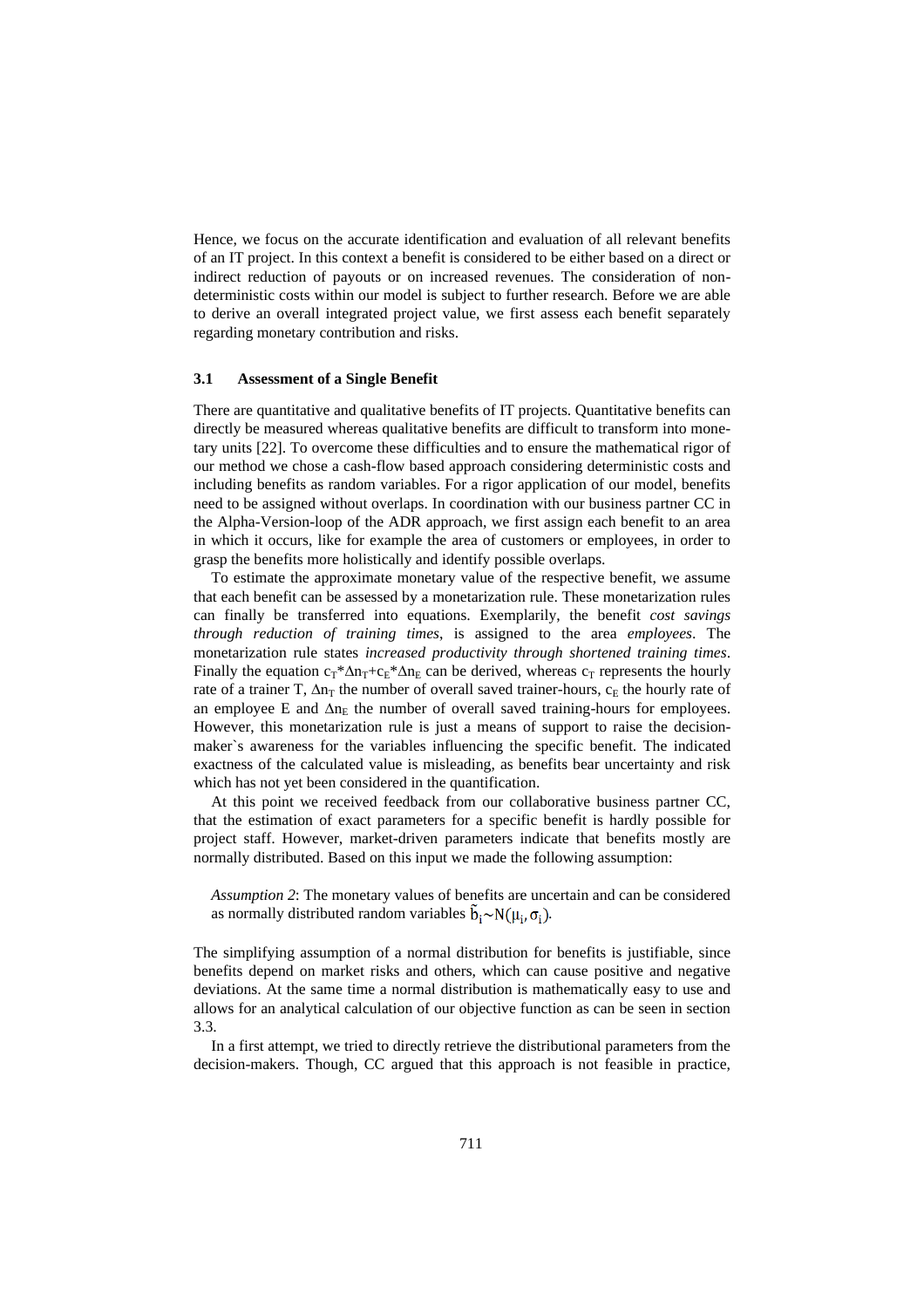since these parameters are difficult to comprehend. To simplify the estimation of uncertain benefits, we hence draw back on an acknowledged procedure of behavioral finance, by using an interval-based scheme for the evaluation of each benefit similar to Tversky and Kahneman [19]. The practical operationalization of estimating a lower bound  $u_i$  and upper bound  $o_i$  of the interval can be done by answering the question: In which range will the value of the benefit be at a specific probability like for example 80%? (cf. Figure 2). We chose an 80% interval according to our business partner's suggestion. CC argued that an 80% probability is easily graspable by project staff members since it is commonly used in practice.



**Fig. 2.** Realization-interval of an expected value of a benefit

Based on assumption 2 we are able to derive the expected value  $\mu_i$  and the standard deviation  $\sigma_i$  of a benefit  $b_i$ . In accordance to Tversky and Kahneman [19], we assume  $\mu_i$  to be the mean between  $u_i$  and  $o_i$ , thus  $\mu_i = \frac{(u_i + o_i)}{2}$ . We calculate as the spread between  $\mu_i$  and the upper and lower bounds respectively. With  $F_{0,1}$  (x) as distribution function for the standard-normal distribution and  $F(x)$  as the wanted distribution function with  $\tilde{b}_i \sim N(\mu_i, \sigma_i)$  we know:

$$
F(x) = F_{0,1}\left(\frac{x_i - \mu_i}{\sigma_i}\right) \tag{1}
$$

Since it is also known that  $F_{0,1}$  (1,28)  $\approx$  90%, and in this case  $x_i = \mu_i + s_i$  we can constitute:  $\frac{1}{\sigma_i} = 1.28 \implies \sigma_i = \frac{1}{1.28} \implies \sigma_i = \frac{1}{1.28}$ .

In order to obtain mathematical rigor, we therefore derive the parameters  $\mu_i$  and  $\sigma_i$ for each benefit  $\tilde{b}_i$  from the estimated realization interval of the decision-maker. This coherence is also shown in Figure 2.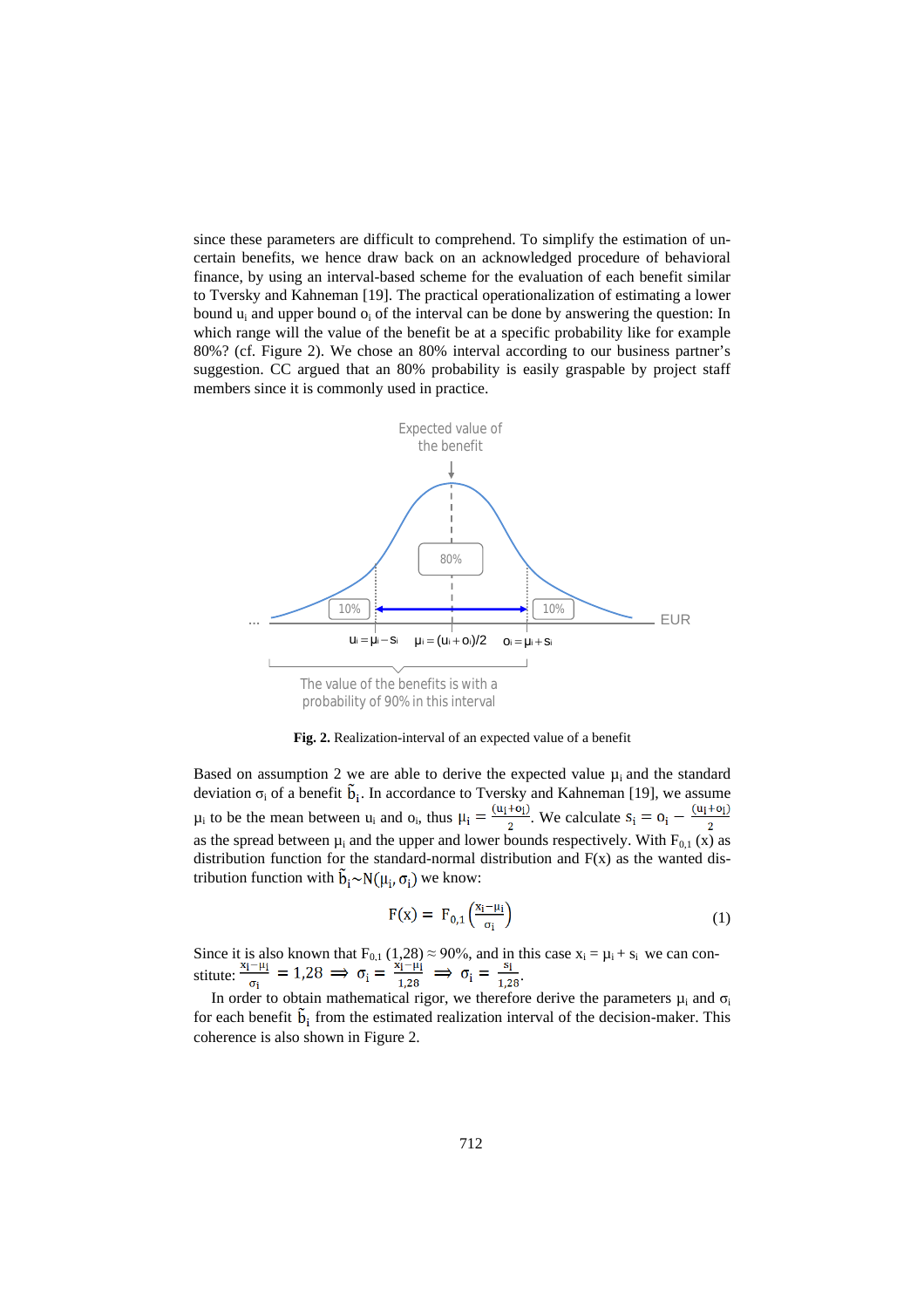After identifying all benefits and calculating their expected values and standard deviations, we are now able to aggregate these, in order to derive a distribution of the overall benefits of an IT project.

#### **3.2 Aggregation of a Risk-Adjusted Project Value**

We determine the overall expected benefit of an IT project B by aggregating the expected values of each single benefit  $\mathbf{b}_i \sim N(\mu_i, \sigma_i)$ .

$$
B = \sum \mu_i \tag{2}
$$

To calculate the overall standard deviation of an IT project S, we have to account for dependencies between benefits which, sometimes react similar e.g. to external influences. For example in case of technological innovation multiple benefits might be affected simultaneously. To picture this effect, we constitute the following again simplifying assumption:

*Assumption 3*: Dependencies between benefits are linear.

Linear dependencies between two benefits  $\tilde{b}_i$  and  $\tilde{b}_j$  with  $i, j = 1 \dots n$  can be measured by the Bravais-Pearson correlation coefficient  $p_{ii}$ . We can calculate the overall standard deviation of an IT project S by aggregating the standard deviation of the single benefits and their respective correlation coefficients.

$$
S = \sqrt{\sum \sum \sigma_i \sigma_j p_{ij}} \tag{3}
$$

The identification of the correlation coefficients between every pair of benefits is a complex task, since a high number of parameters are involved and the context is hard to understand by project staff. As the involved practitioners (CC) suggested, we developed an easier approach for a gradually and guidelined determination of interdependencies. Firstly, we specified a default value, saying all benefits shall be moderately positive correlated. This pre-allocation is intelligible because all benefits occur within one project, wherefore they are at least subject to some kind of dependencies. In case of exceptions, in which the default setting needs to be adapted, corresponding pairs of benefits are identified and alternative correlation values are entered. To facilitate this adjustment, the decision-maker is able to select one of five options outlined in natural language instead of numerical values for the corresponding correlation of two benefits. For example an absolute positive correlation  $p_{ii} = 1$ , is described by "a high value of benefit  $\tilde{b}_i$  always corresponds with a high value of benefit  $\tilde{b}_i$ ". For  $i = j$ the correlation coefficient  $p_{ii} = 1$ .

Given these values, we can obtain a risk-adjusted project value considering costs, benefits, risk, and correlations monetarily. Therefore, we use a preference function which is in line with the Bernoulli principle and developed according to established methods of decision theory [4], [5], [13], [21]. Similar formal approaches and assumptions for risk adjusted economic value analysis have been derived by [12] and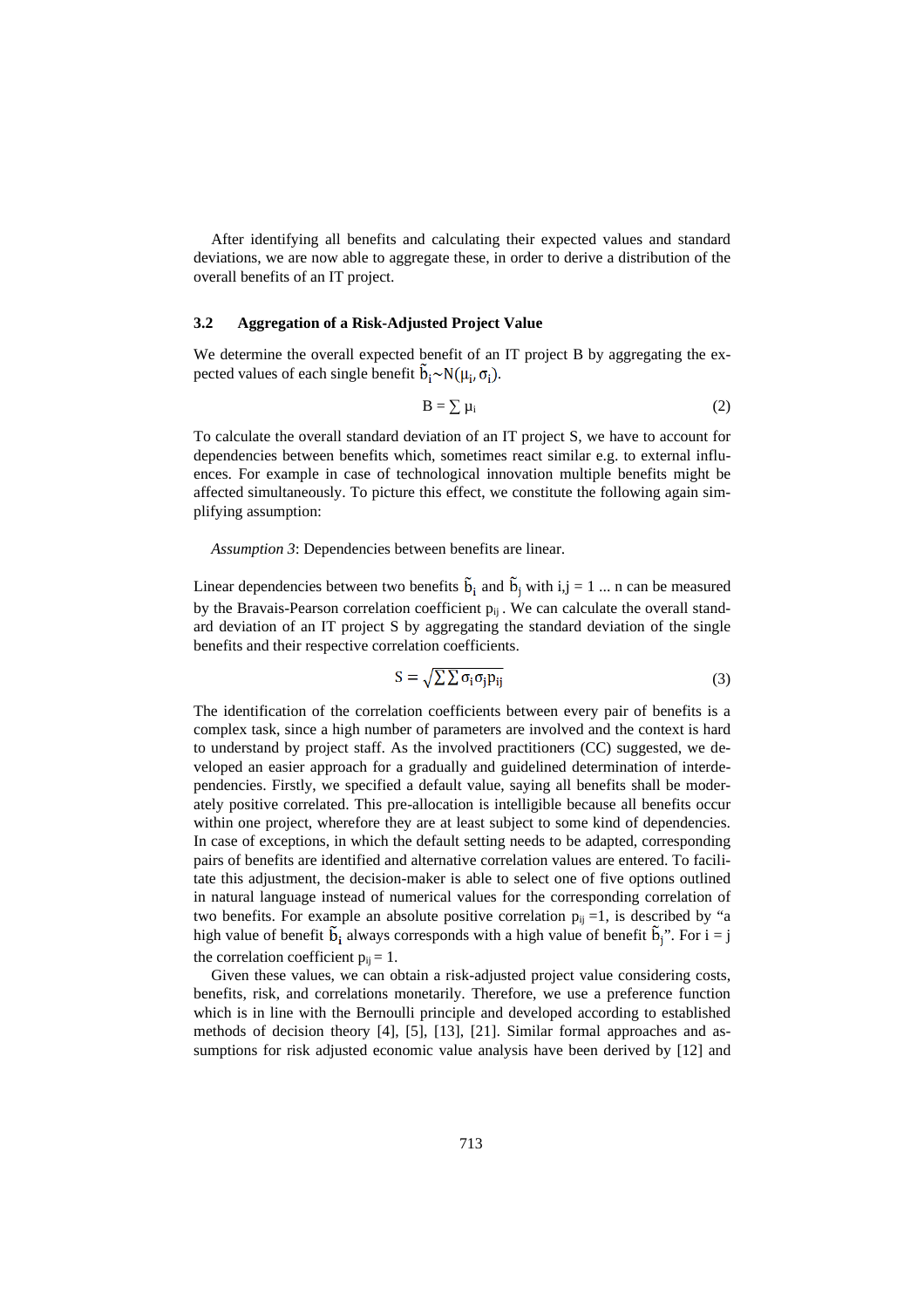have been applied in the context of IT numerous times, for example in [3], [9], [8], [11], and [25]. Therefore we postulate the following assumption:

*Assumption 4*: The calculation of the risk adjusted project value follows the general structure  $\phi(\mu, \sigma) = \mu - \alpha \sigma^2$ . We define  $\alpha$  as the parameter of risk aversion and assume that the decision-maker is risk-averse ( $\alpha$  > 0).

The risk adjusted project value can be interpreted as the certainty equivalent for normally distributed random variables and an exponential utility function and thus as an amount of money. The parameter  $\alpha > 0$  is a linear transformation of the Arrow-Pratt characterization of absolute risk aversion [2]. The higher the value of  $α$ , the more riskaverse is the decision-maker. For practitioners the concept of risk aversion is fairly abstract. Therefore, a precise determination thereof is very difficult. Again, we considered the input of CC and MC and designed a survey to determine a company's parameter of risk aversion at the executive level. Such an approach can also be found in behavioral finance [16]. Thereby the relevant decision makers are asked multiple questions about their maximum willingness to pay for different fictive project settings to determine the risk class, which is afterwards assigned to a corresponding value of risk aversion. Since the outline of every question of this survey would go beyond the scope of this contribution, we refrain from a detailed description and provide an example in section 3.3.

For the calculation of the project's risk-adjusted value we compare deterministic cash outflows -C with the aggregated expected benefits  $\sum \mu_i$ , adjusted by a risk discount  $\alpha \sum \sum \sigma_i \sigma_i p_{ij}$ , consisting of the overall standard deviation of an IT project squared and weighted by the parameter of risk aversion  $\alpha$  Hence, we are able to aggregate the risk-adjusted project value according to the following equation:

$$
\phi(\mu,\sigma) = -C + \sum \mu_i - \alpha \sum \sum \sigma_i \sigma_j p_{ij} \tag{4}
$$

#### **3.3 Application Example**

As mentioned earlier, we applied this benefits management approach by using a specifically designed IT tool in a multinational manufacturing company (MC). The following example illustrates this application in a simplified way with altered and anonymized data. This step corresponds to the Beta-Version loop in the ADR approach.

MC operates primarily in the construction industry and has a sales force, which is distributing the company's products directly at the customers' sites. Furthermore, the dynamic pricing system of the company arranges different discounts for different customers. When necessary, sales representatives request current, customer specific prices through the company´s call center directly at the customers' sites. The company is about to launch a mobile app project to facilitate such pricing requests on mobile devices. Therefore, MC wants to calculate the project value under the following premises: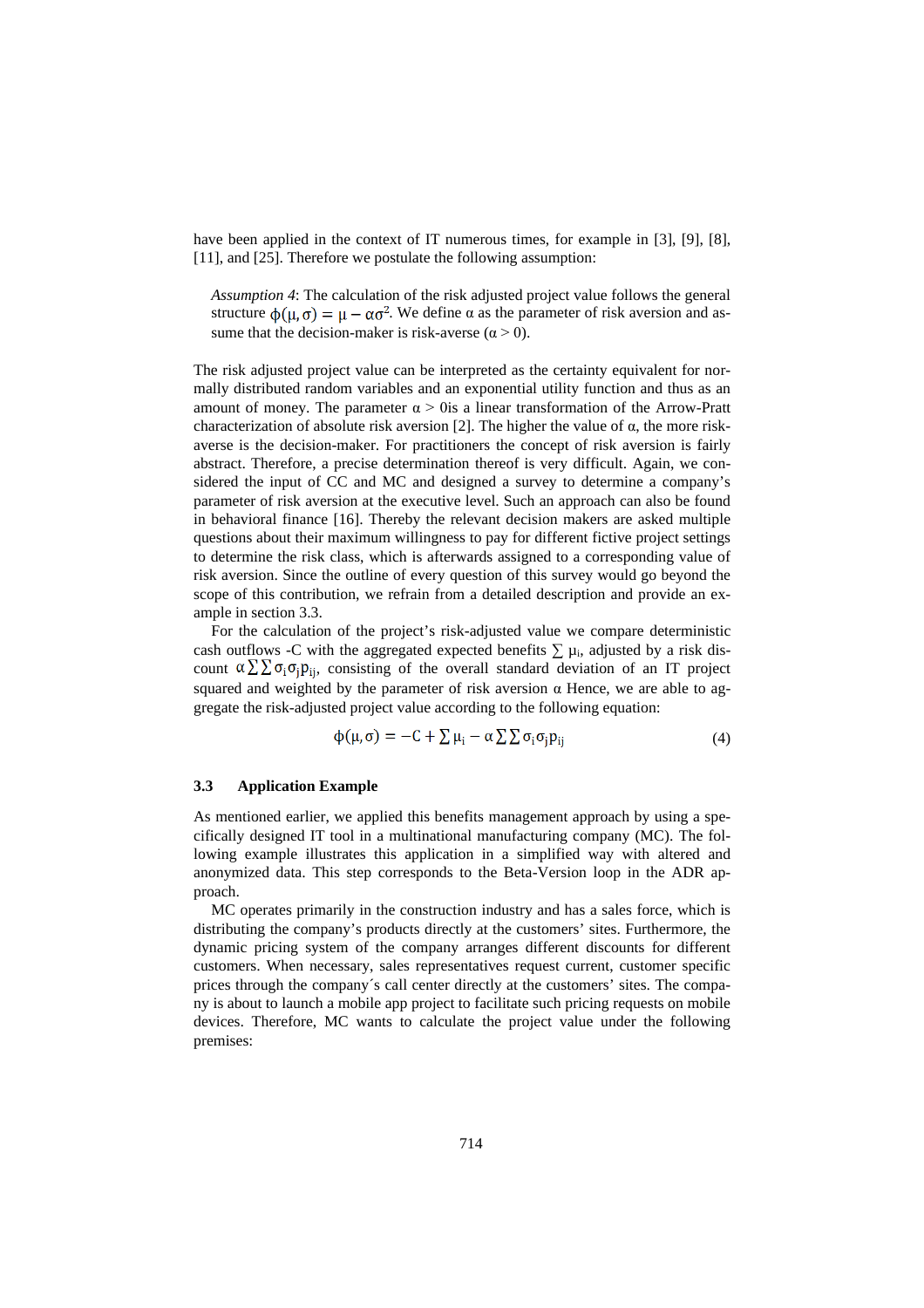- The observation period is 1 year
- The risk aversion parameter of the decision-maker was determined to be 0,000031
- The total costs of the project are  $78,300$  € for in-house, external, back-end development, and support
- The identified benefits are:
	- Increased customer satisfaction and loyalty
	- Reduced customer call losses
	- Reduced number of false pricing proceedings
- The correlations between the benefits are all moderately positive

The risk aversion parameter was determined at the executive level, since this parameter is valid not just for this single project but for the whole enterprise. We investigated the risk aversion parameter, as stated in section 3.2, by a survey. The following question is part of this survey and exemplarily illustrates the kind of questions the decision-makers were asked:

*Please state your maximum willingness to pay for a risk-mitigating measure in the context of a project with the following characteristics (cf. Figure 3):*

- The project has an expected value of  $100,000 \in$
- The expected value deviates with 80% probability by 30,000  $\epsilon$
- The execution of the measure reduces the deviation to 20,000  $\in$



Fig. 3. Reducing the deviation of an expected project value by risk mitigation<sup>4</sup>

Based on the maximum willingness to pay  $z_{\text{max}}$  as outcome of the survey, and the variance before and after ( $\sigma_{prior}^2$  and  $\sigma_{after}^2$ ) the risk-mitigating measure, the parameter α can be derived:

-

<sup>4</sup> An example for a risk mitigating measure could be the purchase of insurance.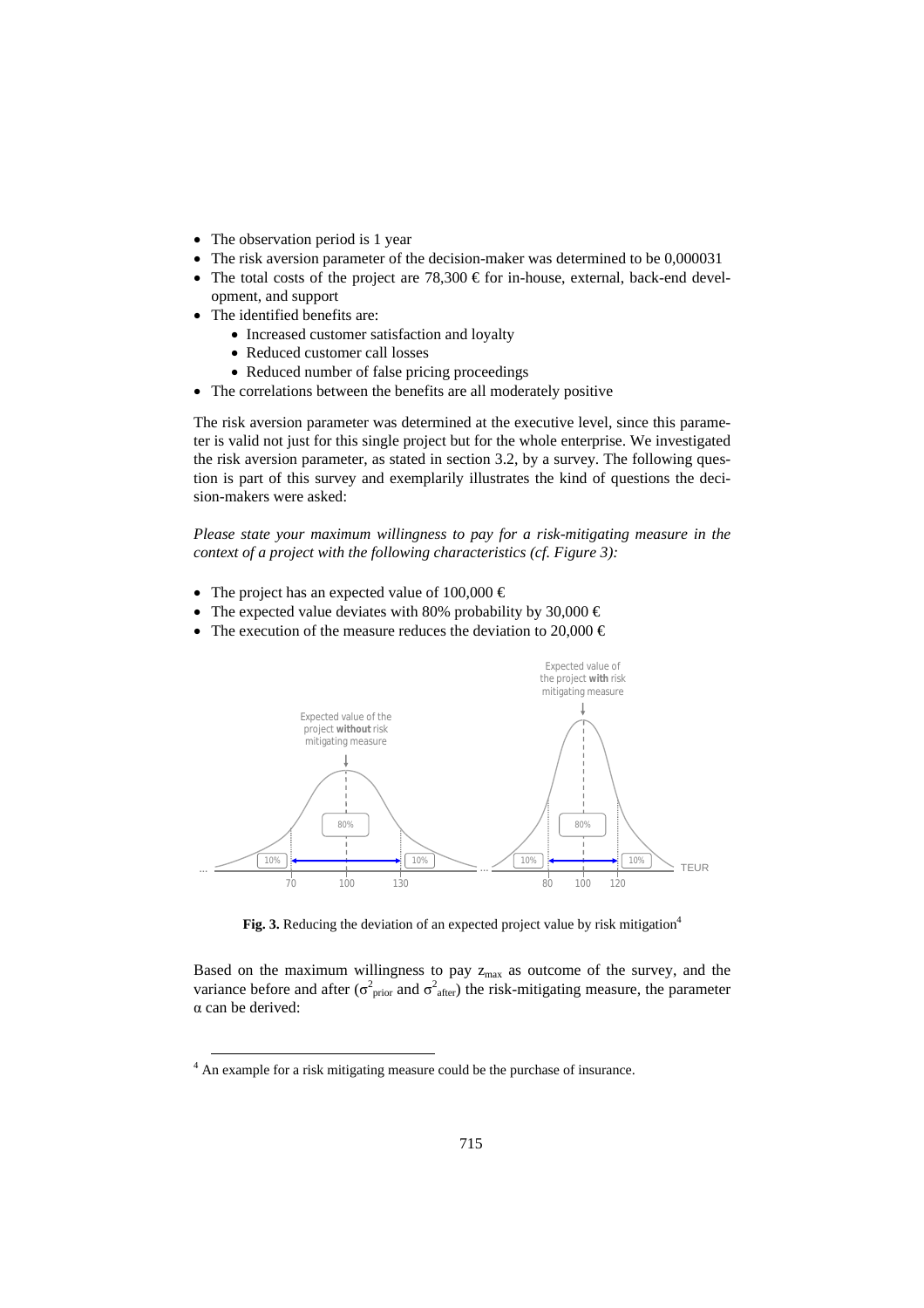$$
\alpha = \left(\frac{z_{\text{max}}}{\sigma_{\text{prior}}^2 - \sigma_{\text{after}}^2}\right) \tag{5}
$$

After the general parameters of the project setting like observation period, deterministic costs and risk attitude have been determined and all benefits have been identified, we were able to estimate an interval for each single benefit.

Benefit 1 is about *increased customer satisfaction and loyalty* and describes reduced customer losses due to the new mobile app. If a sales representative of MC is on the spot at a customer`s and needs to make a quick customized price enquiry, he or she can directly use the mobile app instead of conferring to the call center. Hence, without the app a longer process for pricing requests and longer waiting times would be necessary, which leads to customer dissatisfaction and can even result in customer losses. This coherence can be depicted through the equation  $l_c \cdot v_c$  with  $l_c$  representing the expected number of customer losses prevented per year, and  $v_c$  the average customer value. Based on this monetarization rule, the responsible decision-maker estimated the 80%-interval for the expected value of benefit 1 to be (210,000;375,000) [€].

Benefit 2 is about *reduced customer call losses*. It represents the revenue that is generated through the capability to answer more or even all customer calls. The support center answers calls from customers as well as sales representatives. Due to the use of the mobile app, fewer sales representatives need to confer regarding pricing request and therefore less capacity is tied up at the support center. Consequently, capacity is freed for customer support and therefore fewer calls are missed and a higher number of enquiries can be answered. The corresponding monetarization rule is:  $c_1$ <sup>\*</sup>v<sub>cc</sub>\*∆c<sub>1</sub>, whereas c<sub>1</sub> is the number of customer calls lost due to higher capacity utilization of the support center in case of pricing requests,  $v_{cc}$  is the average value of a customer's call and  $\Delta c_1$  the expected reduction of lost customer calls as a percentage. For benefit 2 the 80%-interval is  $(25,000;50,000)$  [ $\bigoplus$ ].

The third benefit is the *reduced number of false pricing proceedings*. When a sales representative is at a customers' site, it is possible that the customer has short-term product enquiries. If in that case the representative is not able to confer with the call center, he has no current information about the customer specific product prices and is just able to either estimate the actual price or make an offer based on outdated information. Consequently, if the offered price is lower than the actual one, it comes to revenue losses. Since the mobile app enables real-time price enquiries, these revenue losses can be avoided. In this case, we can derive  $p_0*v_0*\Delta p_0$  as monetarization rule for benefit 3, whereas  $p_0$  is the average number of price overwrites per year,  $v_0$  the average monetary value of a wrong price, and  $\Delta p_0$  the error reduction as a percentage. The resulting 80%-interval for the expected value of benefit 3 is (110,000;280,000) [€].

The expected values  $\mu_i$  are determined by the mean of the corresponding estimated intervals. Therefore,  $\mu_1 = 292{,}500 \in \mu_2 = 37{,}500 \in \mathbb{R}$  and  $\mu_3 = 195{,}000 \in \mathbb{R}$  The corresponding standard deviations are  $\sigma_1 = 64,453 \in \sigma_2 = 9,766 \in \sigma_3 = 66,406 \in \sigma_4$ gregating the expected values of the single benefits lead to an expected project value  $B = \sum \mu_i$  of 525,000 € (cf. equation (2)). Taking the risk measures and a slightly positive correlation of 0.5 between all benefits, we calculated a risk discount (cf. equation (4)) of 220,369  $\in$  Considering overall deterministic costs C of 78,300  $\in$  we finally got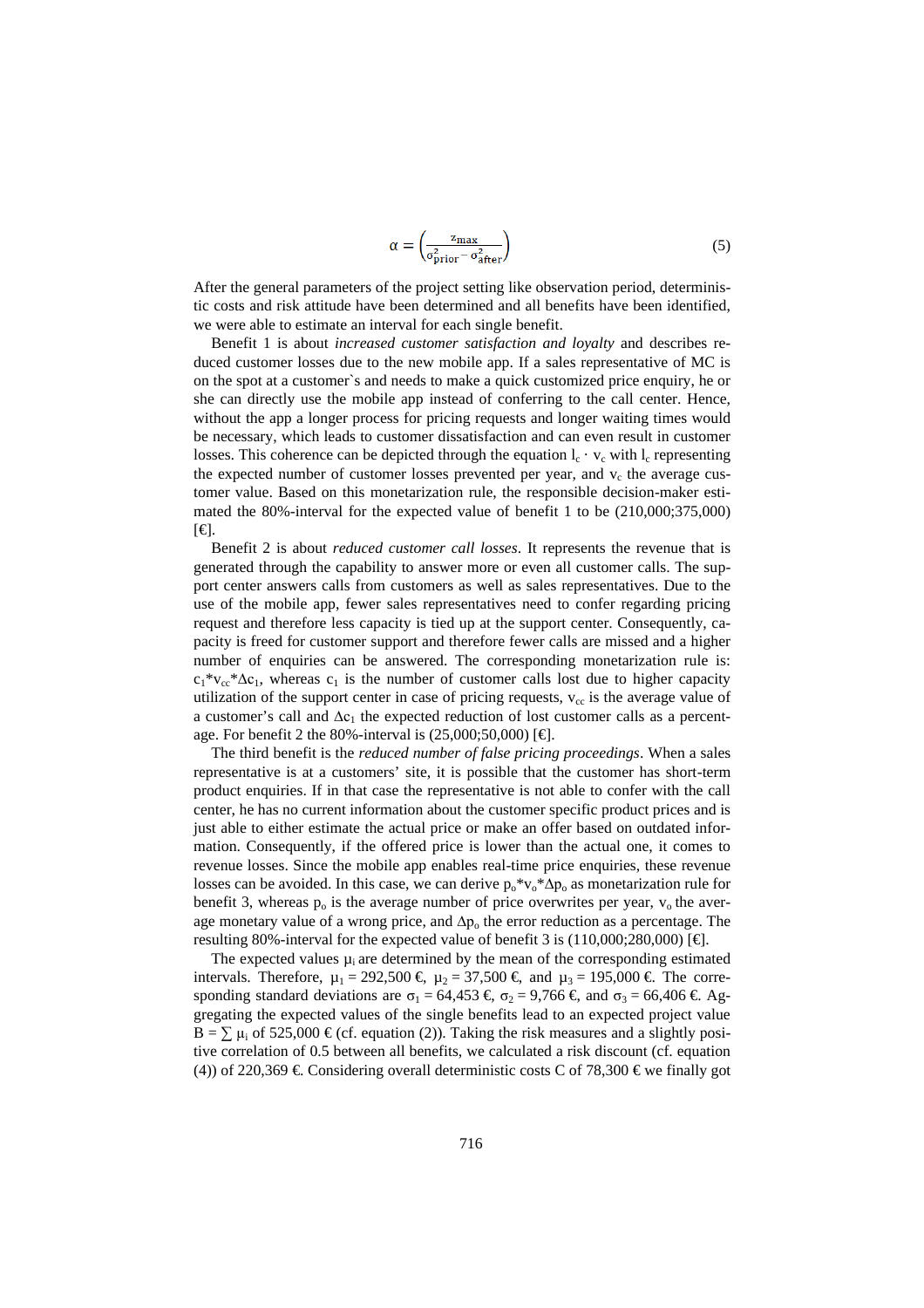an expected risk-adjusted project value  $\phi(\mu\sigma)$  of 226,331 € (cf. equation (4)) for the mobile app project. Since the risk-adjusted project value is greater than zero, it increases the business value of MC. Therefore, the mobile app project should be launched.

#### **4 Conclusion, Limitations, and Outlook**

Unlike existing methods, which do not consider costs, benefits (especially benefits that are hard to quantify), risks and interdependencies between benefits, we introduce an integrated and novel method for benefits quantification in IT projects. According to the ADR cycle, we designed, applied and tested this method in collaboration with practice using real world data for development and constant improvement. Our objective is to generate generalized insights to benefits management by means of our artifact. In the context of our collaborative project, we identified methods, which can measure different project parameters and meet academic standards and preserve practical applicability. Since these methods can be assigned to different kinds of problems, we outline them in the following.

According to our business partners, the estimation of an accurate value for a benefit is difficult in practice. We found that an interval-based scheme according to Tversky and Kahneman [19], which is a method from behavioral science, is a practicable and rigor means to assess the value of a project's benefits.

Another difficulty in practice is the determination of dependencies between benefits. Hence, we developed a simplified procedure, which assumes moderately positive correlations between benefits within the same project and provides an intuitive gradual adaption in exceptional cases in which there are higher or lower correlations between benefits. This procedure therefore meets practical requirements and is compatible with academic concepts.

Decision-makers in practice are oftentimes incapable of assessing their risk aversion. Therefore, we draw back on an approach of behavioral finance, by developing a survey incorporating different questions inquiring the decision-makers willingness to pay in different project settings. This approach enables to derive the value of the decision-makers risk aversion by rigor means.

Finally, the presented method for benefits management constitutes an overall riskadjusted project value of an IT project, which can be used as an important management control figure for decisions about and within IT projects and therefore is substantial for an overall value-based management.

Besides the introduced ex ante valuation of benefits in a business case, the implementation of this method in a continuous IT project controlling can help to identify deviations between the ex ante business case and the current project value during the course of a project and can therefore indicate needs for actions and support the early detection of IT project failure. The development of a continuous project steering and controlling by the means of the proposed method is our current work in progress. Moreover, the introduced method for benefits management should be further applied and tested in practice with more real world data for constant improvement. The appli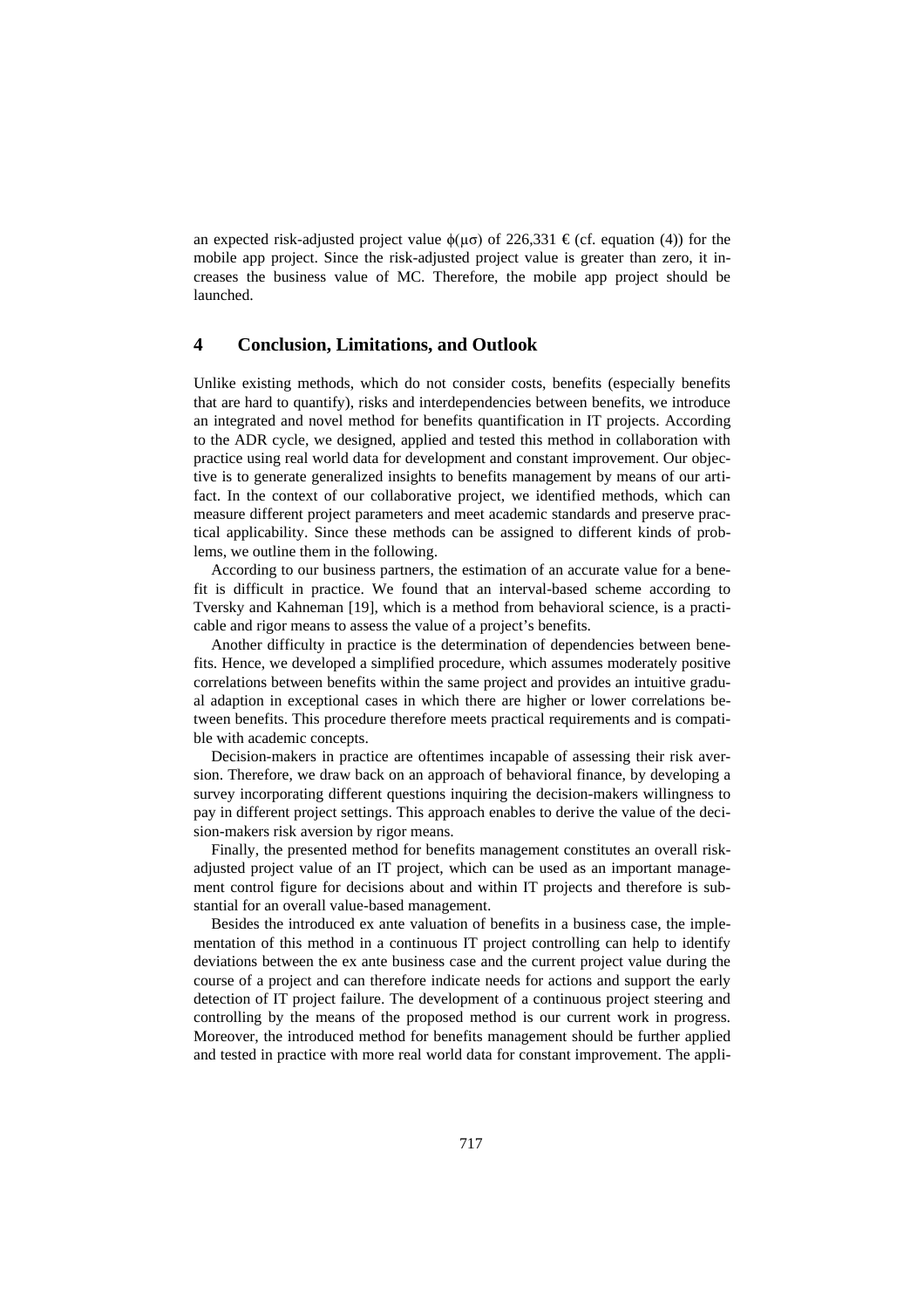cation in practice also assists by setting up a knowledge base in the field of benefits management. This repetitive course of action leads to further improvement and adaptions of our benefits management method.

Our model, however, required several simplifying assumptions. We assumed the costs of an IT project to be deterministic since we focused on the quantification of the benefits. Thus, a more detailed examination of stochastic costs of IT projects is subject to further research. For the calculation of the risk-adjusted project value we consider the standard deviation as measure of risk. This two-sided risk measure scales risk as symmetric deviation of the expected value. Likewise, it is conceivable that the model might be adapted to include different risk measures like Lower Partial Moments or Value at Risk (VaR). In cooperation with our business partners we noticed that especially the VaR is easy to interpret for responsible decision-makers. Moreover, we consider linear dependencies between benefits only, as we picture them by a Bravais-Pearson correlation coefficient. Yet realistically, dependencies between benefits in some cases may also be non-linear. But since this is a complex subject and not satisfactorily solved by academia or practice, it is justifiable to work with this simplifying assumption of linear dependencies in order to derive first results. Furthermore, we assume a moderately positive correlation of benefits by standard, which may not realistically reflect the specific dependencies of all benefits, but at least is feasible due to the fact that these benefits occur within one and the same project. Also the gradual adaption of these dependencies may imply potential for inaccuracy, but is the most appropriate procedure in practice according to our business partners.

Besides the several simplifying assumptions, there are additional limitations of our model. We applied the developed approach to a mobile app project and derived valuable results. However, since it not yet has been applied to different IT projects, varying in scope and size, we cannot consider the approach to be appropriate for miscellaneous IT projects. As this is an important issue to practitioners, it is topic to further research and evaluation. Furthermore, we assume that it is possible to derive a monetarization rule for each benefit. This is also a limitation, as it might be conceivable that there are benefits, which are hard to or even cannot be assessed by monetarization rules.

With the method presented in this paper, we are able to derive generalized insights regarding the interval based estimation of benefits, the inquiry of the correlations between benefits, and the determination of the risk-aversion parameter. They provide a reliable basis for further development. It shall be analyzed for which kind and size of IT projects the presented method is suitable. It is conceivable that there are different requirements to the application of the method and therefore different results for small, middle or large IT projects as well as there might be differences for ERP-, CRM-, or BI-projects. This might be of great significance to practitioners as well as to researchers, who should feel encouraged to investigate for example the integration of non-deterministic cost, non-linear correlations and different kinds of risk measures.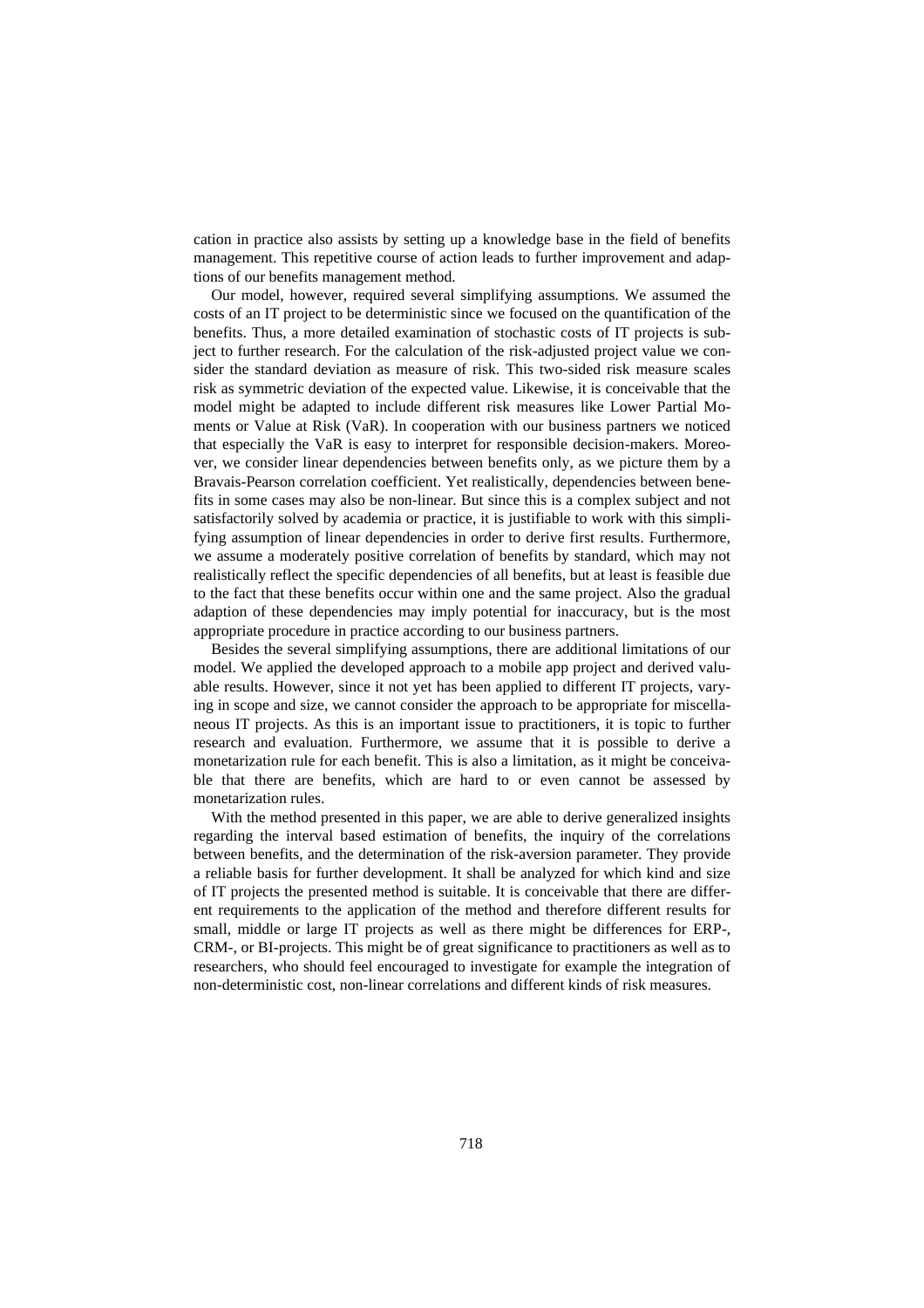### **References**

- 1. Andresen, J., Björk, B., Betts, M.: A framework for measuring IT innovation benefits. ITcon. 5, 57 - 72 (2000)
- 2. Arrow, K. J.: The Theory of Risk Aversion. In: Arrow, K.J. (eds.): Essays in the Theory of Risk-Bearing, pp. 90-120. Markham, Chicago (1971)
- 3. Bardhan, I., Bagchi, S., Sougstad, R.: Prioritizing a Portfolio of Information Technology Investment Projects. Journal of Management Information Systems. 21, 33-60 (2004)
- 4. Bernoulli, D.: Exposition of a New Theory on the Measurement of Risk. Econometrica. 22, 23-36 (1954)
- 5. Bernoulli, D.: Specimen theoriae novae de mensura sortis. Commentarii Academiae Scientarum Imperialis Petropolitanae. 5, 175-192 (1738)
- 6. Boehm, B.W., Abts, C., Windsor Brown, A., Chulani, S., Clark, B.K., Horowitz, E., Madachy, R., Reifer, D., Steece, B.: Software Cost Estimation with COCOMO II. Prentice Hall PTR, New Jersey (2000)
- 7. Flyvbjerg, B., Budzier, A.: Why Your IT Project May Be Riskier Than You Think. Harvard Business Review. 89, 23-25 (2011)
- 8. Fogelström, N., Numminen, E., Barney, S.: Using portfolio theory to support requirements selection decisions. In: 2010 Fourth International Workshop on Software Product Management (IWSPM), pp. 49-52. IEEE, Sydney, (2010)
- 9. Fridgen, G., Müller, H.: An Approach for Portfolio Selection in Multi-Vendor IT Outsourcing. In: Proceedings of the 32<sup>nd</sup> International Conference on Information Systems (ICIS), Shanghai, (2011)
- 10. Gartner: Amplifying the Enterprise: The 2012 CIO Agenda. (2012)
- 11. Hanink, D. M.: A Mean-Variance Model of MNF Location Strategy. Journal of International Business Studies. 16, 165-170 (1985)
- 12. Longley-Cook, A. G.: Risk-Adjusted Economic Value Analysis. North American Actuarial Journal. 2, 87-100 (1998)
- 13. Markowitz, H. M.: Portfolio Selection: Efficient Diversification of Investments. John Wiley & Sons., New York (1959)
- 14. Mukhopadhyay, T., Vicinanza, S.S., Prietula, M.J.: Examining the feasibility of a casebased reasoning model for software effort estimation. MIS Quarterly. 16, 155-171 (1992)
- 15. Ott, H.J.: Wirtschaftlichkeitsanalyse von EDV-Investitionen mit dem WARS-Modell am Beispiel der Einführung von CASE. Wirtschaftsinformatik. 35, 522-531 (1993)
- 16. Sautner, Z., Weber, M., Glaser, M.: What determines how top managers value their stock options?. (2007)
- 17. Schumann, M.: Wirtschaftlichkeitsbeurteilung für IV-Systeme. Wirtschaftsinformatik. 35, 167-178 (1993)
- 18. Sein, M.K., Henfridsson, O., Purao, S., Rossi, M., Lindgren, R.: Action Design Research. MIS Quarterly. 35, 37-56 (2011)
- 19. Tversky, A., Kahneman, D.: Judgment under Uncertainty: Heuristics and Biases. Science. 185, 1124-1131 (1974)
- 20. Van Grembergen, W., De Haes, S.: Measuring and improving IT governance through the balanced scorecard. Information Systems Control Journal. 2, 35-42 (2005)
- 21. von Neumann, J., Morgenstern, O.: The Theory of Games and Economic Behaviour. Princeton University Press, Princeton (1947)
- 22. Walter, S.G., Spitta, T.: Approaches to the Ex-ante Evaluation of Investments into Information Systems. Wirtschaftsinformatik. 46, 171-180 (2004)